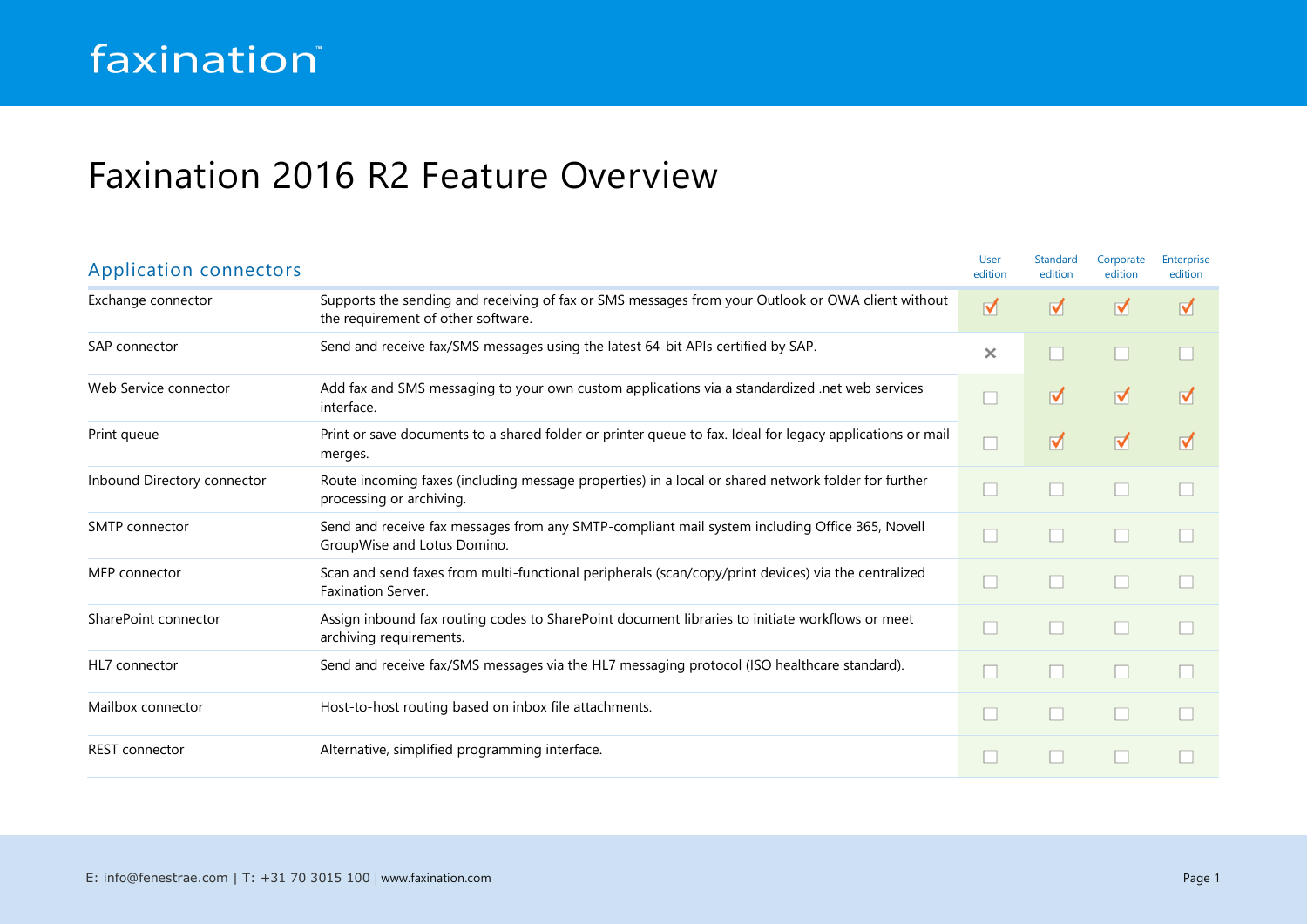## faxination®

| <b>Transport connectors</b> |                                                                                                                                   | User<br>edition         | Standard<br>edition  | Corporate<br>edition | Enterprise<br>edition   |
|-----------------------------|-----------------------------------------------------------------------------------------------------------------------------------|-------------------------|----------------------|----------------------|-------------------------|
| Fenestrae FolP              | Interface with your IP PBX, media gateway or telco SIP trunk to send and receive faxes - no fax boards<br>or POTS lines required. |                         |                      |                      |                         |
| Dialogic Brooktrout         | Connect Faxination Server with a Dialogic Brooktrout board or FoIP software.                                                      | M                       | ☑                    | ᢦ                    | M                       |
| <b>CAPI</b> connector       | Connect Faxination Server with CAPI 2.0 fax boards X-CAPI for FoIP communications.                                                | $\overline{\mathbf{v}}$ | ⊽                    | ⊽                    | M                       |
| GSM-07.05                   | Connect a GSM modem to your system for sending and receiving of SMS messages.                                                     | ×                       | $\blacktriangledown$ | ᢦ                    | M                       |
| SMS-C connector             | Send and receive high-volume SMS messages via a Short Message Service Center (SMSC) and SMPP or<br>other protocols.               | ×                       | $\times$             | ⊽                    | M                       |
| <b>MMS</b>                  | Send and receive MMS messages via a Multimedia Messaging Service Center (MMSC) and the MM7<br>protocol.                           | ×                       | ×                    | ×                    | $\overline{\mathbf{v}}$ |

| <b>Core features</b>               |                                                                                                                     | User<br>edition      | Standard<br>edition | Corporate<br>edition | Enterprise<br>edition |
|------------------------------------|---------------------------------------------------------------------------------------------------------------------|----------------------|---------------------|----------------------|-----------------------|
| <b>OCR</b>                         | Optical Character Recognition generates plain text from fax messages allowing them to be indexed and<br>searched.   |                      |                     |                      |                       |
| Document conversion                | Supports all common business document and image types as file attachments for outbound faxing.                      | ☑                    | ☑                   | ☑                    | $\triangledown$       |
| <b>Generic Document Conversion</b> | Enhanced document conversion engine supporting 300+ document types without the requirement of<br>other software.    | √                    | ⊺                   | ⊽                    | ⊺                     |
| Digital Signature                  | Support for third-party digital signature engines to ensure tamper-free documents.                                  | ⊽                    | ⊺                   | ☑                    | $\triangledown$       |
| <b>PCL</b> converter               | Supports PCL-based printers via the Universal Output Connector.                                                     |                      |                     |                      |                       |
| PS converter*                      | Supports Postscript-based printers via the Universal Output Connector.                                              |                      |                     |                      |                       |
| <b>SCOM</b>                        | Monitor your Faxination Server with Microsoft SCOM.                                                                 | ×                    | ×                   |                      | ⊺                     |
| PDF/A                              | Convert all incoming documents and notification messages to standards-compliant PDF/A (viewable on<br>all devices). | $\blacktriangledown$ | ☑                   | ☑                    | ⊺                     |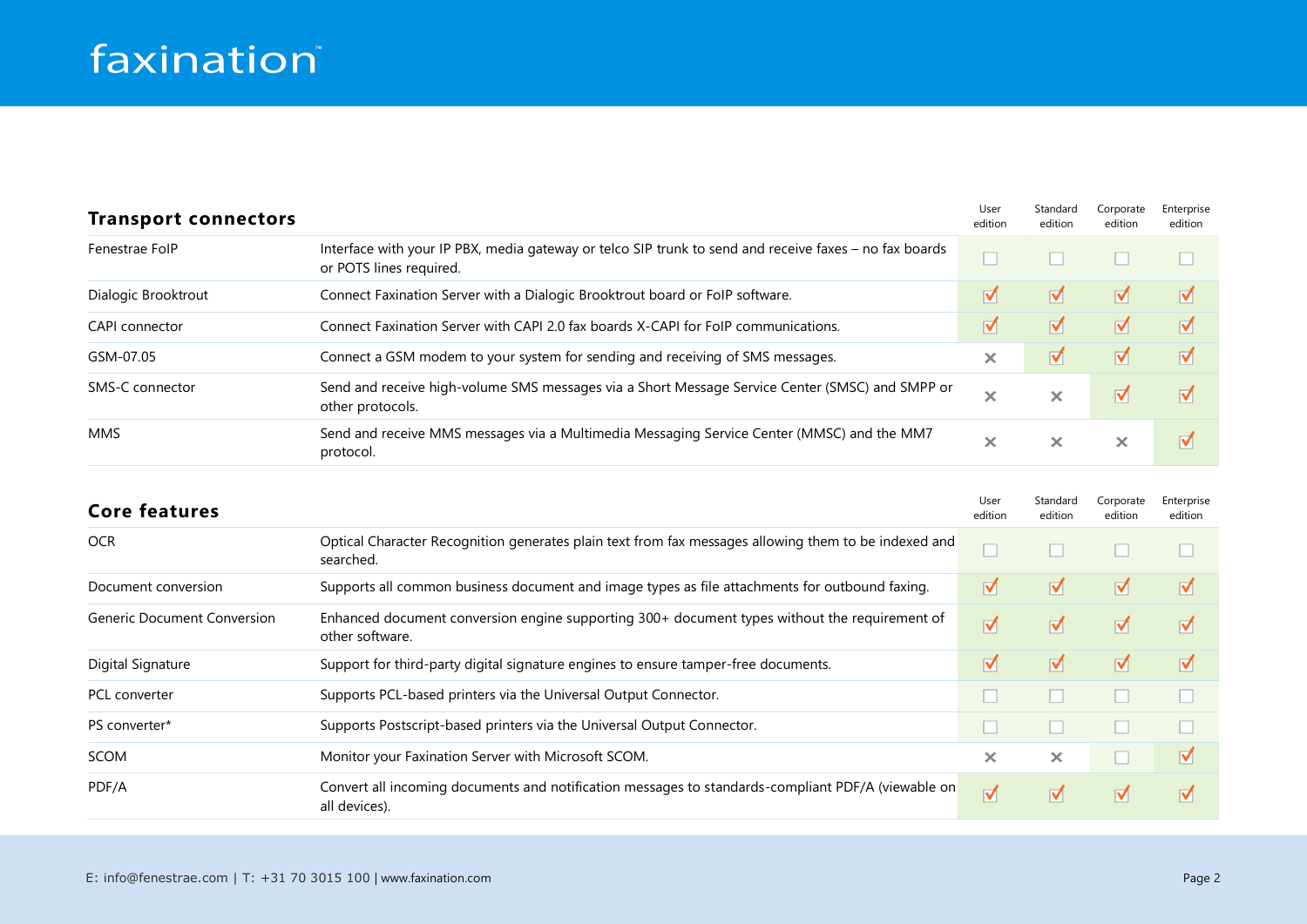## faxination®

| Management Portal                 | Manage your Faxination Server from any location using any standards-compliant browser with Active<br>Directory-based administrator authentication.                                    | √        | $\blacktriangledown$ | M                    | ⊺ |
|-----------------------------------|---------------------------------------------------------------------------------------------------------------------------------------------------------------------------------------|----------|----------------------|----------------------|---|
| Exchange UM support               | Route inbound faxes from Exchange Unified Messaging to Outlook mailboxes.                                                                                                             |          |                      |                      |   |
| Fenestrae Monitoring service      | Proactive monitoring system that triggers operating system events in reaction to unresponsive<br>components.                                                                          | ☑        | ⊺                    | $\triangledown$      | ⊺ |
| Number management                 | Convert fax or telephone numbers to meet local dialing requirements or block numbers for security<br>and/or liability.                                                                | ⊺        | ⊺                    | M                    | ⊺ |
| Host-to-host Routing              | Create special workflows between Faxination hosts (without faxing).                                                                                                                   | ☑        | M                    | ∀                    | M |
| Server Health Monitoring          | Schedule test messages to be sent/received and generate alerts based on failure or timeout.                                                                                           | ☑        | M                    | $\blacktriangledown$ | M |
| New Address Manager               | Based on data sources (Active Directory and SQL) instead of individual hosts.                                                                                                         | ⊺        | ⊺                    | $\blacktriangledown$ | ⊺ |
| <b>ATNA Logging</b>               | Audit Trail and Node Authentication logging option (specific to healthcare industry).                                                                                                 | ⊺        | ⊺                    | ∀                    | ⊺ |
| Syslog protocol in Trace Tool     | Stream trace information to a third-party Syslog Daemon (typically Unix/Linux-based).                                                                                                 | ⊺        | ∀                    | ∀                    | M |
| <b>Enhanced Coversheet Editor</b> | Include new file import options.                                                                                                                                                      | ⊺        | ⊺                    | ∀                    | ☑ |
| Active Directory-to-SQL script    | Export Active Directory-based users for import into the SQL user database.                                                                                                            | ☑        | ⊺                    | M                    | M |
| Admin Password Recovery           | For Active Directory-based Management Portal accounts.                                                                                                                                | ⊺        | ⊺                    | ∀                    | ☑ |
| SOL-based Oueue                   | Queue is now stored as part of the FenMessaging SQL database.                                                                                                                         | ☑        | M                    | ∀                    | ☑ |
| Coversheets                       | New global default coversheet configuration eases coversheet management.                                                                                                              | ☑        | M                    | ∀                    | M |
| Multi-kernel node synchronization | Basic kernel configuration data synchronized via SQL.                                                                                                                                 | ×        |                      |                      | M |
| Multi-kernel node Portal Control  | New Management Portal feature allows for viewing, stopping, starting, and restarting services across all<br>nodes of a (hardware or software-based) load-balanced server environment. | $\times$ |                      |                      | ⊺ |